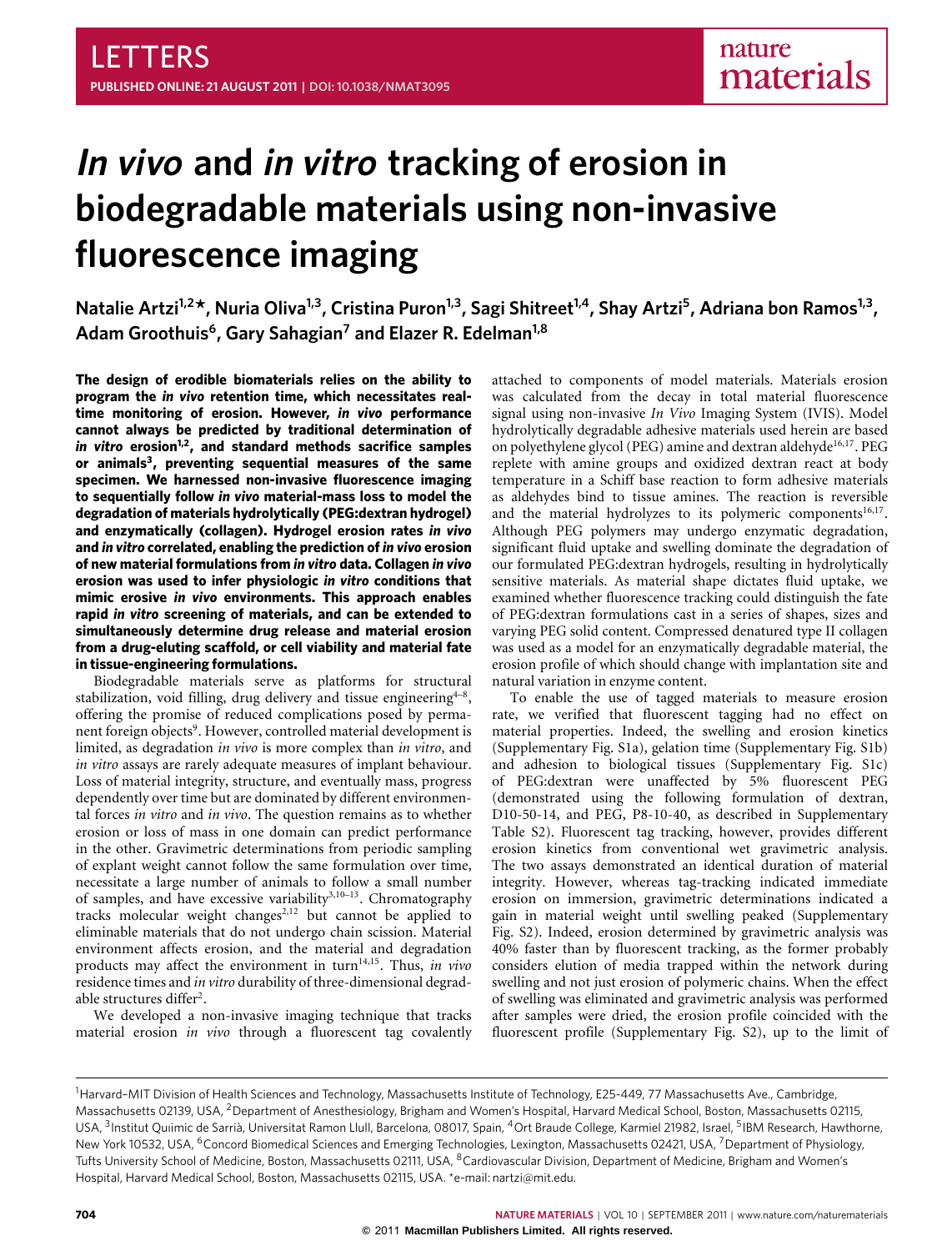

<span id="page-1-0"></span>**Figure 1** | *In vitro***–***in vivo* **erosion profiles of PEG:dextran correlate and vary with material surface area.** *In vitro* and *in vivo* erosion profiles of PEG:dextran (D10-50-14 P8-10-40) cast in a series of shapes are depicted by tracking the loss of fluorescence intensity with time. **a**, The effect of material shape on degradation profile was followed *in vivo* non-invasively in the dorsal subcutaneous space of mice (disk shaped materials are presented). **b**–**d**, The loss of fluorescence signal with time *in vitro* (**b**) and *in vivo* (**c**) was converted to weight loss and correlated (**d**). An excellent correlation was found between mean values of in vitro and in vivo erosions of disks In-vitro/In-vivo<sub>disk</sub> = 0.033t + 0.93; ( $R = 0.96$ ), block In-vitro/In-vivo<sub>block</sub> = 0.928 · exp(0.27 · t); ( $R = 0.94$ ) and mesh cylinders *In*-*vitro*/*In*-*vivo*mesh = 0.934·exp(0.032·*t*); (*R* = 0.98). Disk erosion *in vivo* tracked linearly with erosion *in vitro* (**d**, *R* = 0.98). Thin blocks and mesh cylinders with significantly higher surface area than the disks (116, 190 and 86 mm<sup>2</sup> respectively) showed accelerated erosion in vitro compared with the erosion *in vivo*, leading to an exponential dependence of the ratio between *in vivo* and *in vitro* erosion with time (**d**, *R* = 0.99 for both shapes).

scale sensitivity in the regime where fluorescent quantification remains constantly sensitive. Such drying removes samples from further experimentation and is inappropriate for *in vivo* implants. Fluorescent tracking allows high fidelity identification of polymeric chains released from the bulk gel sequentially from the onset of immersion and without sample destruction.

Hydrophilic material swelling and dissolution is determined by fluid uptake, which is modulated by the material surface area and volume of diluent<sup>[4](#page-4-3)</sup>. We examined material loss profiles in both domains for disks, blocks or hollow mesh cylinders of PEG:dextran (D10-50-14 P8-10-40, Supplementary Fig. S3) all containing 5% fluorescent PEG with fixed mass. Construct erosion *in vivo* was calculated from efficiency signals in the region of interest around the sample [\(Fig. 1a](#page-1-0)). Erosion was biphasic—comprised of rapid sample loss, presumably through diffusion of non-crosslinked, unreacted PEG and dextran polymeric chains, followed by more gradual degradation of the crosslinked copolymer network. In each case, erosion kinetics *in vivo* was faster, but tracked with the biphasic behaviour seen *in vitro* [\(Fig. 1b](#page-1-0)–c). Thin blocks and mesh cylinders with significantly higher surface area than the disks showed, not unexpectedly, accelerated erosion *in vitro* compared with the erosion *in vivo*, leading to an exponential dependence of the ratio between *in vivo* and *in vitro* erosion with time [\(Fig. 1d](#page-1-0),  $R = 0.99$  for both shapes). In contrast, disk erosion was limited by diluent volume, and in fixed volume environments *in vivo* erosion kinetics tracked linearly with erosion *in vitro* [\(Fig. 1d](#page-1-0), *R*=0.98).

Within each hydrogel shape, formulation protocols control erosion profiles, as network formation dictates fluid uptake and depends on the aldehyde:amine ratio. As this ratio is determined by the relative amounts of PEG and dextran, we examined the effect of PEG solid content on erosion over a range limited by PEG solubility [\(Fig. 2a](#page-2-0)). At solid content less than 10 wt%, constructs lose structural integrity; at higher solid content, better stability is observed to a threshold value (above 20 wt%). Each data set adhered to the expected erosion profile and fit a dual exponential decay model. In this model, polymer mass, *M*, follows the erosion of two components—free  $(M_1)$  and crosslinked  $(M_2)$  material—each defined by the relative proportion of total mass, and a specific erosive rate constant, *k*, at each phase  $M = M_1 \cdot e^{(-k_1 t)} + M_2 \cdot e^{(-k_2 t)}$ .

The relative measures of the mass components provide an indirect determination of gel content and degree of crosslinking. Although the ratio of unbound and bound rate constants  $(k_1/k_2)$ spans an order of magnitude with changes in shape, in a fascinating manner the relationship between *in vivo* and *in vitro* ratios is virtually fixed at 2 (Supplementary Table S1), providing a valuable means of assessing erosion in this system. The relative rates of erosion of crosslinked and free material might allow one to infer *in vivo* behaviour from *in vitro* performance, and the very acceleration of *in vitro* erosion can be used to predict *in vivo* erosion. As the number of amine groups increases with PEG content, the unbound component drops exponentially [\(Fig. 2c](#page-2-0)), but overall erosion is still determined by the rate constant of the bound or crosslinked phase rate  $(k_2)$  [\(Fig. 2b](#page-2-0)). Erosion is limited by crosslinking, and as the number of amine groups available for gel formation rises, erosion rate drops significantly.

We validated this bi-exponential erosion model and model predictability by prospectively predicting adhesive erosion profiles for newly synthesized PEG:dextran formulations with 10 or 14% PEG solid contents (formulations specified in Supplementary Table S2). Erosive behaviour was calculated using values for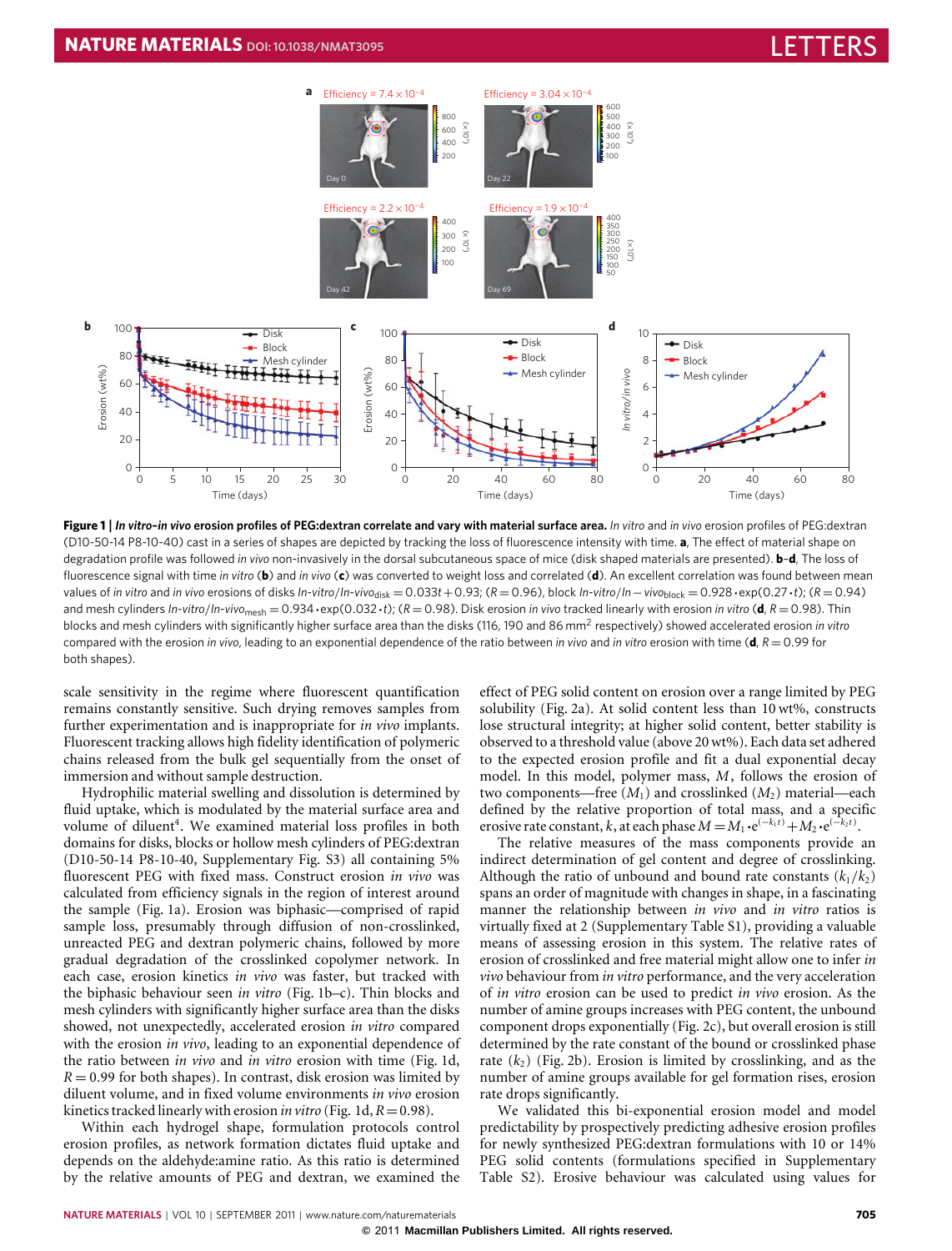

<span id="page-2-0"></span>**Figure 2** | **Dual exponential decay model describes PEG:dextran** *in vitro* **erosion and enables the prospective prediction of the erosion profile of new material formulations. a**, Alteration of PEG solid content from 10 to 29 wt% enables fine-tuning of material erosion kinetics. Model descriptors are presented as a function of PEG solid content. **b**,**c**, Whereas *k*<sup>1</sup> is constant and *k*<sup>2</sup> decays exponentially (**b**), *M*<sup>1</sup> and *M*<sup>2</sup> similarly demonstrate reciprocal exponential changes with PEG solid content (c). The relationships between model descriptors and PEG solid content (PEG<sub>SC</sub>) are as follows:  $k_2$  = 53.7·exp(−0.88·(PEG<sub>SC</sub>))+0.0009, *M*<sub>1</sub> = 3,979·exp(−0.44·(PEG<sub>SC</sub>))+12.4 and *M*<sub>2</sub> = −3,028·(1−exp(−0.41·(PEG<sub>SC</sub>))+85.4). **d**, Using the equations describing the relation between model descriptors and PEG solid content, the erosion profile of new compositions containing 10 and 14 wt% PEG were prospectively predicted (points are empirically accumulated and lines are model predictions). Constants were extrapolated from the data fits and are inserted in the figures as blue symbols; squares represent  $k_1$  and  $M_1$  and circles represent  $k_2$  and  $M_2$ . Predicted erosion correlated well with empirical observations (Pearson's coefficient  $R = 0.99$ ).



<span id="page-2-1"></span>Figure 3 | In vitro-in vivo correlation of PEG:dextran erosion profiles enables prediction of in vivo erosion kinetics from in vitro data. a, In vivo erosion of PEG–dextran formulations is depicted and follows the trend of the *in vitro* erosion profile, at a faster pace, as demonstrated for compositions with 10, 14, 20 or 29 wt% PEG solid content. **b**, A linear relationship exists between the ratio of *in vivo* and *in vitro* erosion as a function of time for all PEG solid contents examined. **c**, The slopes of these curves linearly correlate with PEG solid content. **d**, Using this linear relationship, *in vivo* erosion profiles of two different formulations were accurately predicted from *in vitro* data (*R* = 0.99) (points are empirically accumulated and lines are model predictions).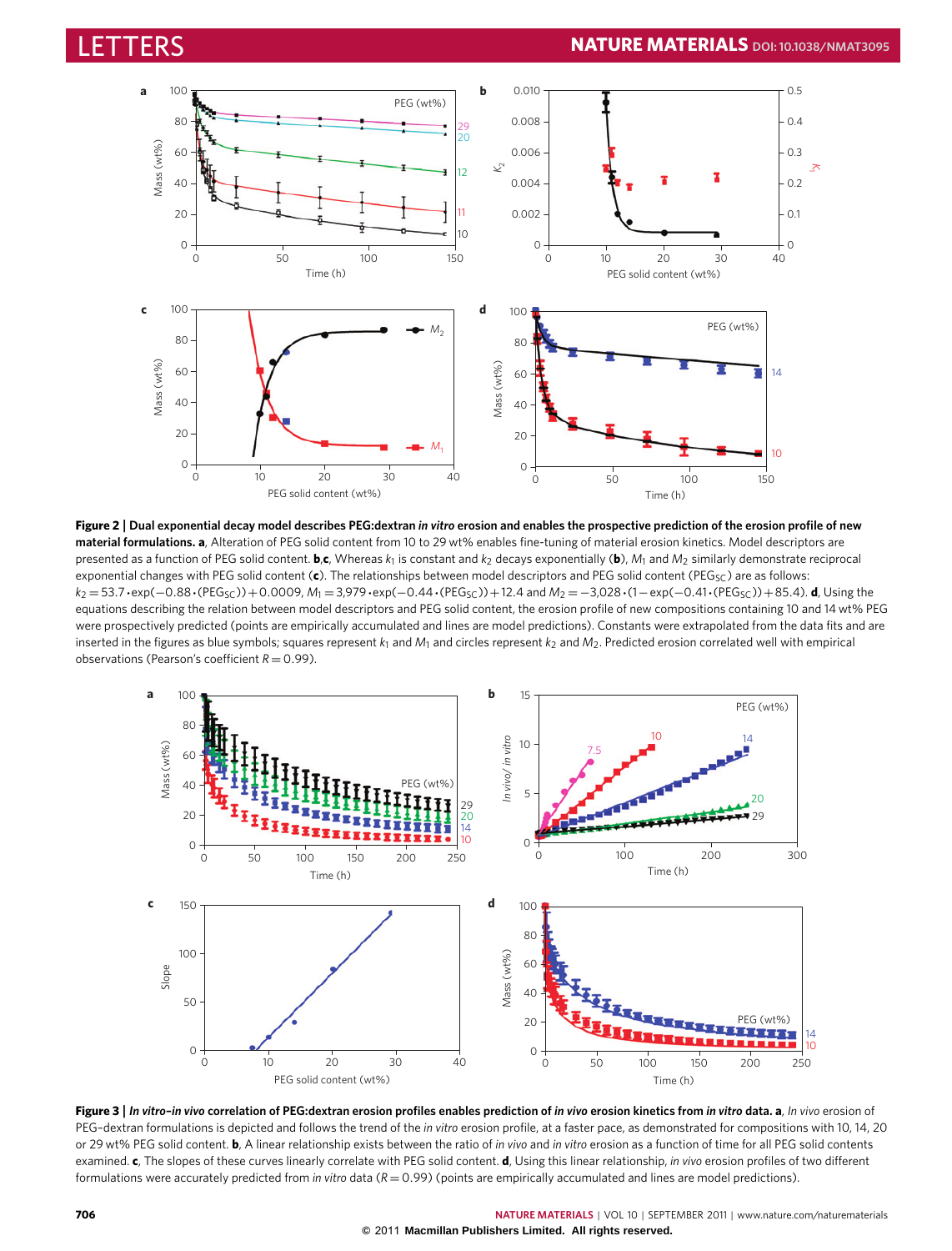

<span id="page-3-0"></span>**Figure 4** | *In vivo* **erosion profile is site-dependant and can be used to infer physiologically relevant** *in vitro* **conditions for enzymatic materials.** *In vitro* and *in vivo* erosion of compressed denatured type II collagen are presented. **a**, *In vivo* erosion at target sites that differ in enzyme concentration and fluid volume (Subcutaneous (SC), intraperitoneal (IP) and intramuscular (IM)) is site dependent and fits one exponential decay model (*R* = 0.44, 0.77, and 0.7 for SC, IP and IM). The *in vivo* erosion profiles were used to infer physiologically relevant conditions of diluent volume and enzyme concentration. **b**,**c**, Although *in vitro* erosion depends both on enzyme concentration and fluid volume, a specific set of conditions resulted in an *in vitro* erosion profile (*R* = 0.71, 0.9, and 0.95 for SC, IP and IM) (**b**) that linearly correlates with the *in vivo* erosion (**c**). The erosion in both domains fits an exponential decay model. A correlation between the erosion profiles *in vitro* and *in vivo* is achieved when SC implantation is plotted versus *in vitro* erosion of material submerged in 25 µl of PBS solution containing physiological concentration of collagenase, and for IM and IP implantations when compared with *in vitro* erosion using 100 µl of PBS-containing enzyme solution. The linear correlation between *in vitro* and *in vivo* erosion enables screening of materials *in vitro* with *in vivo* prediction capacity.

 $M_1$ ,  $M_2$ ,  $k_1$  and  $k_2$  extracted from the fits of data in [Fig. 2b](#page-2-0),c, and correlated exceptionally well with empirical measures of erosion [\(Fig. 2d](#page-2-0),  $R = 0.99$ ).

The greatest benefit of such a model would be the ability to predict *in vivo* erosion kinetics of newly synthesized materials from *in vitro* data. This would minimize the number of animals used and also serve as a convenient screening platform *in vitro*. Interestingly, *in vivo* erosion [\(Fig. 3a](#page-2-1)) followed the expected exponential decay and differed with PEG solid content material erosion, as seen with disks *in vitro* [\(Fig. 2a](#page-2-0)), establishing a fixed linear relationship between the *in vitro* and *in vivo* erosion versus time for all formulations [\(Fig. 3b](#page-2-1)). The ratio of erosion rates in both domains correlates with PEG solid content [\(Fig. 3c](#page-2-1)). This highly sensitive correlation was used to accurately predict *in vivo* performance based on *in vitro* data for all samples in this formulation type [\(Fig. 3d](#page-2-1),  $R = 0.99$ ). Successful prediction of material erosion demonstrates continuity within the design space and the potential for strategic adjustment of the PEG:dextran composition to meet specific requirements.

PEG:dextran mixtures are dominated by hydrolytic erosive forces; other materials are subject to a more complex array of forces, which often cannot be reproduced and the impact of which is impossible to intuit. Fluorescent tracking enables us to assume that correlation will exist for a specific environmental condition set and, once attained, to infer that these are the physiologic values. We examined compressed collagen matrices, materials increasingly used in tissue engineering applications and the degradation of which requires fluid imbibition, material swelling, enzyme penetration and enzymatic bulk degradation [\(Fig. 4\)](#page-3-0). As with hydrogels, the volume of diluent fluid is critical for erosion, but is increasingly complex in the case of enzymatic degradation. Diffusion of enzymes into samples and of degradation products out of samples requires swelling. Hence, the surrounding fluid volume determining the degree of swelling should be considered in addition to the classic Michaelis–Menten enzyme kinetics<sup>[18](#page-5-9)</sup>. Swelling of our collagen-based material is significantly affected by diluent volume with identical enzyme concentration (Supplementary Fig. S4). Whereas the subcutaneous space of a mouse has a limited fluid volume, the intraperitoneal cavity is significantly larger, with higher volume of fluids. Thus, not unexpectedly, erosion kinetics *in vitro* correlated best with *in vivo* behaviour for specific immersion volumes that varied with implant site [\(Fig. 4\)](#page-3-0). *In vitro* erosion under 25 µl diluent correlated very well with *in vivo* erosion in the subcutaneous space. A linear relationship was obtained for intramuscular and intraperitoneal erosions when 100 µl diluent volume was used *in vitro*. In a most intriguing manner the inferred volumes and concentration align remarkably with empirically obtained values reported in the literature<sup>[19](#page-5-10)</sup>.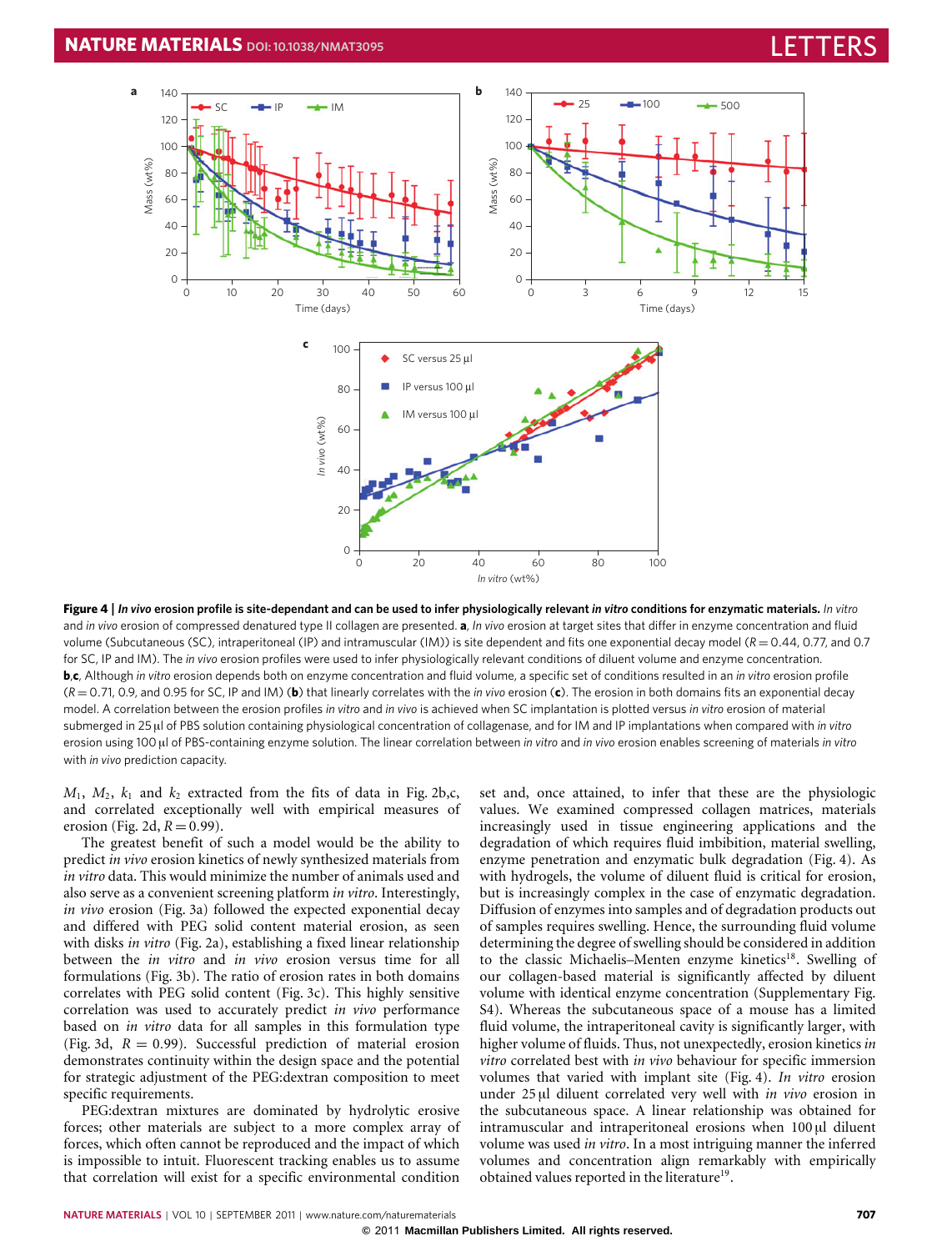As with the hydrogels, gravimetric analysis of collagen matrices underestimated erosion early and overestimated erosion late. Sample drying shifted these measures to coincide with fluorescent assays, once again verifying the contamination of signal with swelling. The gravimetric analysis, however, was further limited, as increasingly sensitive scales would be needed to track sample weight changes in the regime where fluorescent quantification remains sensitive (Supplementary Fig. S5).

Tracking material erosion is challenging. *In vivo* performance rarely coincides with erosion *in vitro*. Material fate varies with material dimensions, crosslinking and composition, and environmental conditions and stresses *in vitro* that do not necessarily represent the *in vivo* state. Pathophysiologic conditions such as inflammation cannot be recapitulated *in vitro*. Two questions arise—will erosion *in vivo* follow erosion *in vitro* even if they occur at different rates? And, if there is a match between performances in the two domains, can one be predicted from the other? Indeed, one could use *in vitro* behaviour as a surrogate for erosion *in vivo* if such a correlation exists. Here we report that intravital tracking of fluorescent tags on degradable materials can be used similarly *in vivo* and *in vitro*, with a minimum of samples, sequentially on the same specimen, with significant accuracy and, most importantly, in a correlative fashion. *In vivo* erosion of our selected materials, which degrade primarily by hydrolytic or enzymatic degradation, correlates with *in vitro* erosion, allowing prediction of the former from the latter. Moreover, erosive materials can be considered as scaffold-tethered drugs<sup>[20](#page-5-11)</sup>, where erosion kinetics as being similar to release kinetics can be successfully modelled with a dual exponent system with free and crosslinked polymer elements comparable to free and bound drug [\(Fig. 1\)](#page-1-0). Such a system can also now explain the impact of material shape and dimensions, and material formulation protocols on erosion profiles [\(Figs 2](#page-2-0)[–3\)](#page-2-1), facilitating the design of materials with programmed retention time. Equally important is that such a system gives a great insight into the mechanism of erosion and the physiological conditions that need to be established *in vitro* to attain correlation. We can now explain how and why materials implanted in different target sites, including the subcutaneous, intramuscular and intraperitoneal spaces, resulted in distinctive erosion profiles. Although enzymatic degradation of materials *in vivo* is very complex, under the specific set of conditions we have been using, collagen-based material degradation *in vivo* could be recapitulated *in vitro* by variation in fluid volume with physiological enzyme concentrations [\(Fig. 4a](#page-3-0)). It is remarkable how the definition of the *in vivo* conditions leads to a linear correlation between *in vivo* and *in vitro* erosion profiles [\(Fig. 4b](#page-3-0)–c).

The ability to detect and predict the time course of *in vivo* erosion is crucial to the design, informed regulation and use of the increasing number of biomedical devices with erosive properties. Although the data published in this manuscript are material- and conditions-specific, our approach can be adapted to track the erosion of multiple material systems. Moreover, erosion tracking can be extended beyond the hydrolytic and enzymatic processes examined here to include complex conjugations. Use of multiple tags can enable examination of material dynamics, and even the interaction between molecules using advanced fluorescent methods, such as Fluorescent Resonance Emission Transfer (FRET). The incorporation of multiple concomitant tags allows independent tracking and correlation of drug release and material loss from a polymer drug-eluting scaffold $2^{1-23}$  $2^{1-23}$  $2^{1-23}$ , or the fate of cells and materials within tissue-engineered formulations<sup>[24,](#page-5-14)[25](#page-5-15)</sup>. When tagging is not possible, one could entrap fluorescent molecules, for example quantum dots, that would serve as surrogates for erosion. It is now possible to follow the fate of erosive materials in a precise and reproducible manner that can be used *in vivo* and *in vitro* and is amenable to mathematical modelling and prospective prediction.

### **Methods**

**Quantifying material erosion using fluorescent signal** *ex vivo***.** Mass loss kinetics, as measured by gravimetric analysis, was compared with erosion profiles obtained by following the fluorescent signal loss of labelled materials. To enable erosion detection via optical imaging, PEG was labelled with fluorescein, and collagen with Texas Red.

Fluorescein-labelled PEG was synthesized as follows: 2.4 g PEG amine was dissolved in 6 ml dichloromethane. Fluorescein-5-carboxyamido hexanoic acid (Invitrogen) was added to the solution, followed by addition of 12 µl triethylamine (Sigma). The mixture was stirred at room temperature for 48 h. The solid that remained after solvent evaporation was dissolved in 100 ml double distilled water, dialyzed and lyophilized. PEG solution containing 1% fluorescent PEG was mixed with dextran aldehyde to prepare fluorescent gels. While materials were submerged in 2 ml PBS and shaken at 37 ◦C, media were exchanged daily and the fluorescence intensity in the media was measured using an excitation wavelength of 485 nm and emission wavelength of 538 nm. The erosion profile was followed by quantifying the loss of fluorescent signal with time.

Texas Red-labelled collagen was synthesized by reacting the collagen sponges with Texas Red-T succinimidyl ester (5.6 µl per sponge) in 0.2 M bicarbonate buffer (0.320 ml per sponge), for 2 h at room temperature. The sponges were rinsed three times in PBS to remove excess unreactive dye.

**Stability of PEG-fluorescein bond.** To verify that the fluorescent tag remains attached to the polymer materials, 1 ml PEG-F<sup>∗</sup> was placed in a dialysis membrane of cellulose ester (Spectra/Por Biotech, MWCO =  $1,000,$  #131096) surrounded by 100 ml PBS  $1\times$ . Free fluorescein could then diffuse out, and the media was scanned intermittently using excitation and emission wavelengths of 485 and 538 nm, respectively, to quantify the amount of free and detached tag with time.

**Quantifying material erosion using fluorescent signal** *in vivo***.** Sterile solutions passed through 0.2 mm filters were used to prepare PEG:dextran constructs in the shapes of disks, blocks and coated mesh cylinders of the same dimensions as used for *in vitro* evaluation. The constructs were implanted subcutaneously in isoflurane-anaesthetized nude albino mice (Charles River Labs) through a 1 cm skin incision into the dorsal subcutaneous space of the mice. The incision and pocket were closed with 7–0 prolene sutures.

Sterile collagen-based samples, 4 mm in diameter, were similarly implanted into the subcutaneous space of mice (SC), intraperitoneally (IP) and intramuscularly (IM). Immediately, and at various intervals after surgery, the animals were imaged using the Xenogen IVIS device with the appropriate filter sets. The fluorescence intensity was determined by calculating the efficiency overlying each construct, where the fluorescence intensity is corrected to eliminate tissue autofluorescence. Whereas fluorescein was used for SC implantations, Texas Red was used for deeper target sites (IM and IP) to avoid photo bleaching and light penetration issues. The choice of fluorescent dye is critical, especially when tracking materials for extended period of times. Optimal dyes are near-infrared dyes that do not undergo photobleaching during the experimental period or overlap with tissue autofluorescence.

**Statistical analyses.** Data are presented as mean ± standard deviation unless otherwise indicated ( $n = 3$  for *in vitro* swelling and degradation, adhesion and gelation time of PEG:dextran formulations,  $n = 5$  for *in vitro* erosion characterization of collagen-based samples, *n* = 5 and 10 for *in vivo* erosion tracking of PEG:dextran and collagen-based formulations, respectively). To take multiple comparisons into account, when comparing swelling and degradation, statistical comparisons were done using two way ANOVA with replication. A *P*-value <0.05 was considered to denote statistical significance.

### Received 11 March 2011; accepted 11 July 2011; published online 21 August 2011; corrected after print 20 September2011

#### **References**

- <span id="page-4-0"></span>1. Bruggeman, J. P., de Bruin, B. J., Bettinger, C. J. & Langer, R. Biodegradable poly(polyol sebacate) polymers. *Biomaterials* **29,** 4726–4735 (2008).
- <span id="page-4-1"></span>2. Grayson, A. C. *et al*. Differential degradation rates *in vivo* and *in vitro* of biocompatible poly(lactic acid) and poly(glycolic acid) homo- and co-polymers for a polymeric drug-delivery microchip. *J. Biomater. Sci.* **15,** 1281–1304 (2004).
- <span id="page-4-2"></span>3. Benny, O. *et al*. *In vivo* fate and therapeutic efficacy of PF-4/CTF microspheres in an orthotopic human glioblastoma model. *FASEB J.* **22,** 488–499 (2008).
- <span id="page-4-3"></span>4. Gopferich, A. Mechanisms of polymer degradation and erosion. *Biomaterials* **17,** 103–114 (1996).
- 5. Anseth, K. S., Shastri, V. R. & Langer, R. Photopolymerizable degradable polyanhydrides with osteocompatibility. *Nature Biotechnol.* **17,** 156–159 (1999).
- 6. Falco, E. E., Patel, M. & Fisher, J. P. Recent developments in cyclic acetal biomaterials for tissue engineering applications. *Pharm. Res.* **25,** 2348–2356 (2008).
- 7. Lee, H. *et al*. Local delivery of basic fibroblast growth factor increases both angiogenesis and engraftment of hepatocytes in tissue-engineered polymer devices. *Transplantation* **73,** 1589–1593 (2002).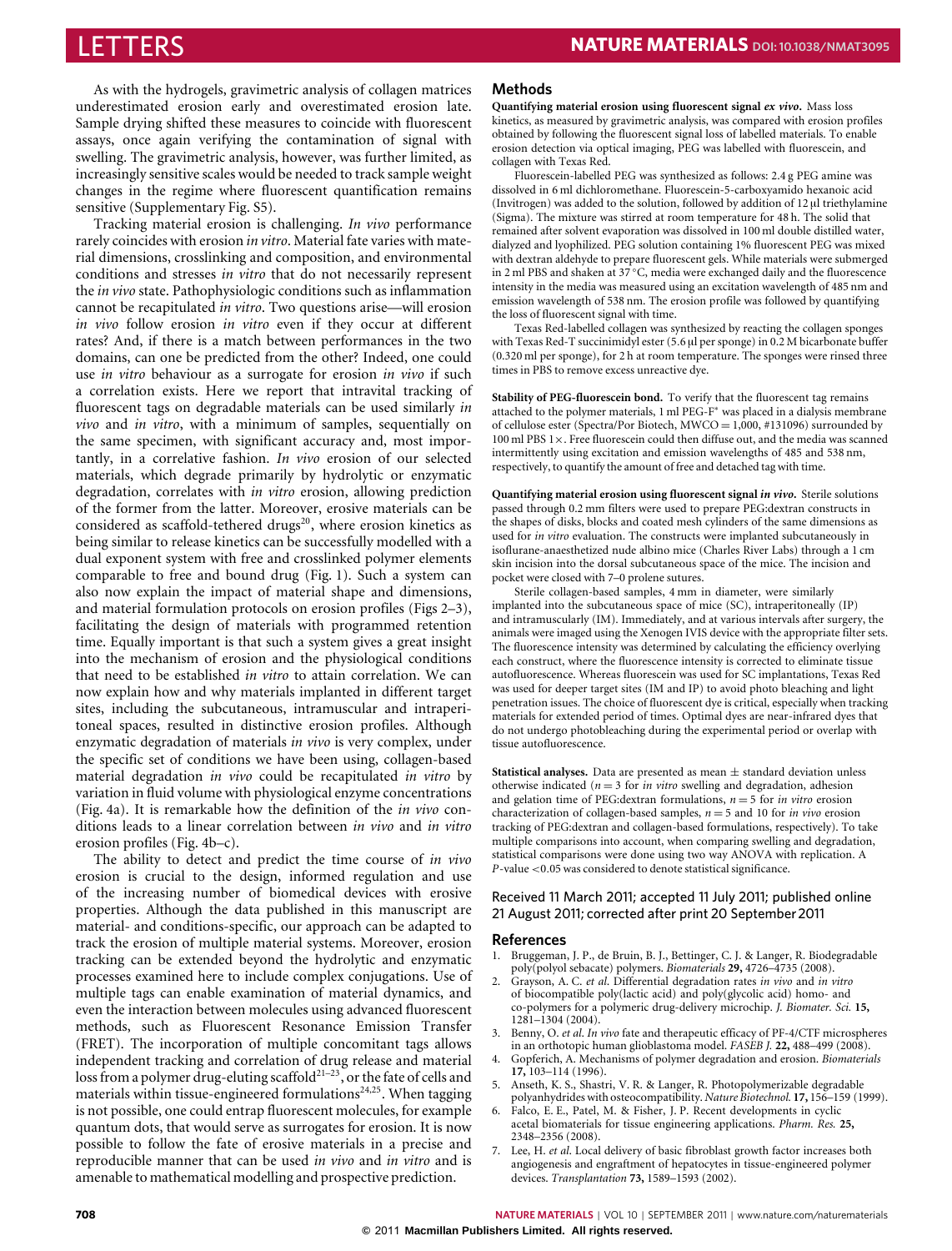# **NATURE MATERIALS** DOI: [10.1038/NMAT3095](http://www.nature.com/doifinder/10.1038/nmat3095)

- <span id="page-5-0"></span>8. Little, S. R. *et al*. Poly-β amino ester-containing microparticles enhance the activity of nonviral genetic vaccines. *Proc. Natl Acad. Sci. USA* **101,** 9534–9539 (2004).
- <span id="page-5-1"></span>Ifkovits, J. L. & Burdick, J. A. Review: Photopolymerizable and degradable biomaterials for tissue engineering applications. *Tissue Eng.* **13,** 2369–2385 (2007).
- <span id="page-5-2"></span>10. Mahdavi, A. *et al*. A biodegradable and biocompatible gecko-inspired tissue adhesive. *Proc. Natl Acad. Sci. USA* **105,** 2307–2312 (2008).
- 11. Bettinger, C. J., Bruggeman, J. P., Borenstein, J. T. & Langer, R. S. Amino alcohol-based degradable poly(ester amide) elastomers. *Biomaterials* **29,** 2315–2325 (2008).
- <span id="page-5-4"></span>12. Witt, C., Mader, K. & Kissel, T. The degradation, swelling and erosion properties of biodegradable implants prepared by extrusion or compression moulding of poly(lactide-co-glycolide) and ABA triblock copolymers. *Biomaterials* **21,** 931–938 (2000).
- <span id="page-5-3"></span>13. Kim, J. *et al*. Synthesis and evaluation of novel biodegradable hydrogels based on poly(ethylene glycol) and sebacic acid as tissue engineering scaffolds. *Biomacromolecules* **9,** 149–157 (2008).
- <span id="page-5-5"></span>14. Chao, G. T. *et al*. Synthesis, characterization, and hydrolytic degradation behavior of a novel biodegradable pH-sensitive hydrogel based on polycaprolactone, methacrylic acid, and poly(ethylene glycol). *J. Biomed. Mater. Res.* **85,** 36–46 (2008).
- <span id="page-5-6"></span>15. Kost, J., Leong, K. & Langer, R. Ultrasound-enhanced polymer degradation and release of incorporated substances. *Proc. Natl Acad. Sci. USA* **86,** 7663–7666 (1989).
- <span id="page-5-7"></span>16. Artzi, N. *et al*. Characterization of star adhesive sealants based on PEG/Dextran hydrogels. *Macromol. Biosci.* **9,** 754–765 (2009).
- <span id="page-5-8"></span>17. Artzi, N., Shazly, T., Baker, A. B., Bon, A. & Edelman, E. R. Aldehyde-amine chemistry enables modulated biosealants with tissue-specific adhesion. *Adv. Mater.* **21,** 3399–3403 (2009).
- <span id="page-5-9"></span>18. Tzafriri, A. R., Bercovier, M. & Parnas, H. Reaction diffusion model of the enzymatic erosion of insoluble fibrillar matrices. *Biophys. J.* **83,** 776–793 (2002).
- <span id="page-5-10"></span>19. Hartveit, F. & Thunold, S. Peritoneal fluid volume and the oestrus cycle in mice. *Nature* **210,** 1123–1125 (1966).
- <span id="page-5-11"></span>20. Tzafriri, A. R. Mathematical modeling of diffusion-mediated release from bulk degrading matrices. *J. Control Release* **63,** 69–79 (2000).
- <span id="page-5-12"></span>21. Shi, X. *et al*. Novel mesoporous silica-based antibiotic releasing scaffold for bone repair. *Acta Biomater.* **5,** 1697–1707 (2009).
- 22. Zhang, C. *et al*. Loading dependent swelling and release properties of novel biodegradable, elastic and environmental stimuli-sensitive polyurethanes. *J. Control Release* **131,** 128–136 (2008).
- <span id="page-5-13"></span>23. Nuttelman, C. R., Tripodi, M. C. & Anseth, K. S. Dexamethasone-functionalized gels induce osteogenic differentiation of encapsulated hMSCs. *J. Biomed. Mater. Res.* **76,** 183–195 (2006).
- <span id="page-5-14"></span>24. Riboldi, S. A., Sampaolesi, M., Neuenschwander, P., Cossu, G. & Mantero, S. Electrospun degradable polyesterurethane membranes: Potential scaffolds for skeletal muscle tissue engineering. *Biomaterials* **26,** 4606–4615 (2005).
- <span id="page-5-15"></span>25. Levenberg, S. *et al*. Engineering vascularized skeletal muscle tissue. *Nature Biotechnol.* **23,** 879–884 (2005).

# **Acknowledgements**

The authors acknowledge the NIH (GM/HL 49039, UL1 RR 025758 to ERE) and the MIT Deshpande Centre for the financial support of this work. We would like to thank R. Tzafriri for discussions and suggestions on modelling. We thank J. Karp, E. Levine and M. Carcole for assisting in the preparation of the manuscript.

# **Author contributions**

N.A. conceived the ideas, designed and directed the research. N.A., N.O., C.P., S.S., A.G. and A.b.R. conducted the experiments. N.A. and S.A. performed the mathematical modelling. G.S. contributed reagents and technical expertise. E.R.E. participated in the data analysis and model synthesis. N.A. and E.R.E. wrote the manuscript.

# **Additional information**

The authors declare no competing financial interests. Supplementary information accompanies this paper on [www.nature.com/naturematerials.](http://www.nature.com/naturematerials) Reprints and permissions information is available online at [http://www.nature.com/reprints.](http://www.nature.com/reprints) Correspondence and requests for materials should be addressed to N.A.